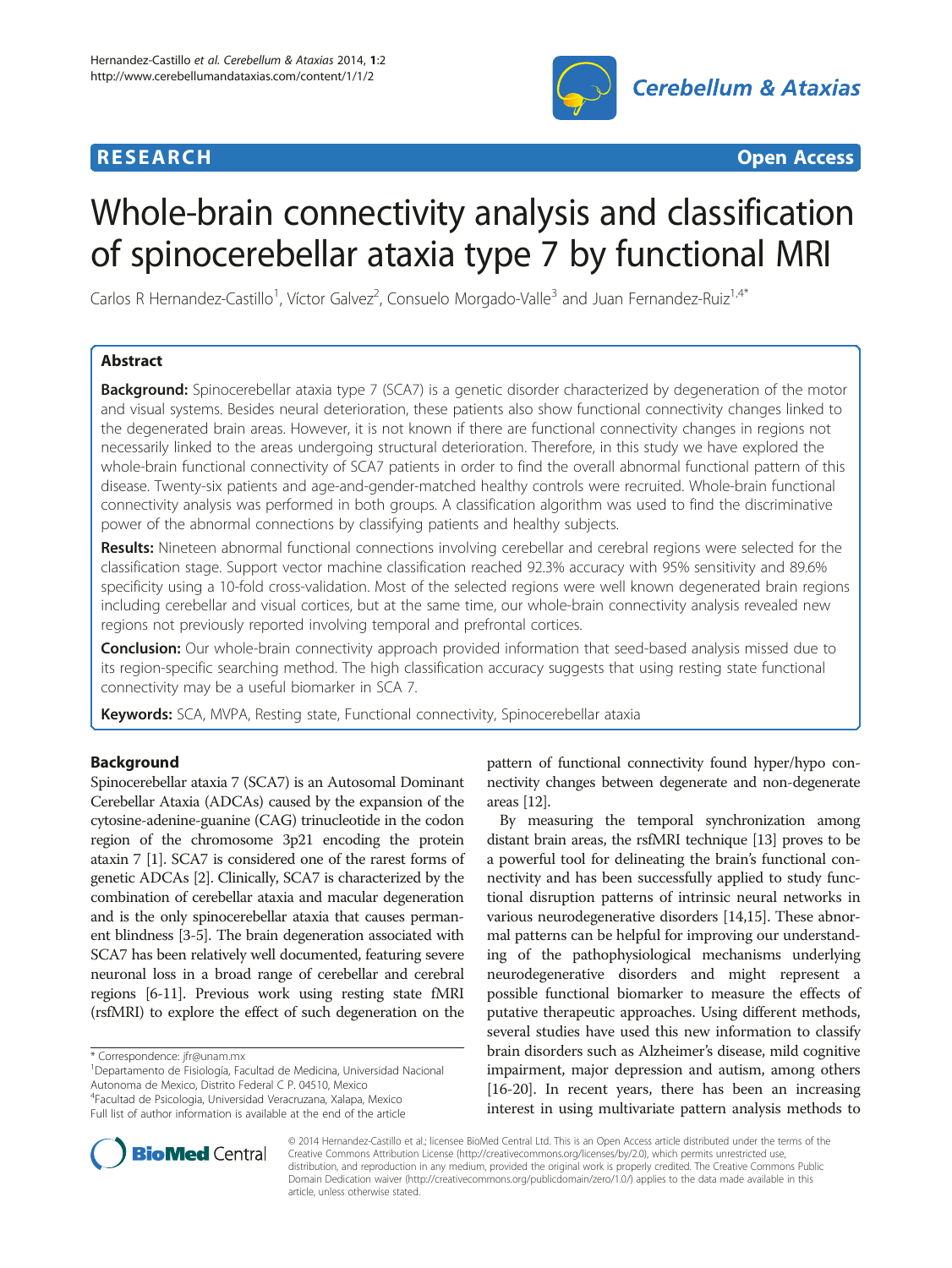<span id="page-1-0"></span>distinguish patients from healthy controls by means of structural or functional brain images [[16,21](#page-6-0)-[26](#page-6-0)], where the use of support vector machines (SVM) [[27](#page-6-0)] arises as the most popular classifier due to its good performance and reliability against noise [\[18,28](#page-6-0)].

In this study, we systematically delineated the functional changes associated with SCA7 using a whole-brain approach in 26 SCA7 patients. Then, we used the abnormal pattern of functional connectivity as a classification feature to discriminate between patients and healthy controls. Based on our previous work [[12\]](#page-6-0), we expected that the most discriminative functional connections would be between the cerebellum and the visual and motor cortices, however, a whole-brain approach could reveal new information about other brain regions not explored before.

# Results

# Abnormal functional connections

Nineteen abnormal functional connections met our threshold criteria. These included regions in the bilateral cerebellum, inferior/middle/superior temporal gyri, left precuneus, left occipital gyrus, left fusiform gyrus and inferior/middle/ superior frontal gyrus (Table 1 and Table [2\)](#page-2-0). The most affected functional connections in SCA7 were a hypoconnectivity between the right cerebellum crus II and the left middle frontal gyrus and a hyperconnectivity between the left superior temporal pole and the right inferior frontal gyrus in the triangular part. See Figure [1](#page-3-0) for a representative image of selected connections. Moreover, our analysis revealed a synchrony decrease within the cerebellar cortex and between cerebellar and frontal regions, as well as a synchrony increase between temporal and several brain regions including precuneus, hippocampus and middle occipital and inferior frontal gyri (Table [3\)](#page-4-0). The connection between the left middle frontal gyrus and the right superior frontal gyrus showed a negative correlation with the Scale for the Assessment and Rating of Ataxia (SARA) score and the symptoms onset (Additional file [1](#page-5-0): Figure S1).

# Classification results

Performance metrics reported high classification accuracy. After training the SVM classifier using the 19 abnormal functional connections previously selected, the classification accuracy reached 92.3% with 95% sensitivity and 89.6% specificity in a 10-fold cross validation.

# **Discussion**

In this work we explored the whole-brain functional connectivity in a large SCA7 population and demonstrated that patients can be distinguished from healthy controls using resting state fMRI with an excellent classification accuracy and sensitivity (92.3%, 95%). Moreover, our results showed that the majority of the abnormal functional connections used for classification involved regions commonly affected

|  |  | Table 1 Demographic information of SCA7 group |  |  |  |  |
|--|--|-----------------------------------------------|--|--|--|--|
|--|--|-----------------------------------------------|--|--|--|--|

| ID               | Age | Gender | Years of symptoms | <b>CAG</b> expansion | <b>SARA</b>    |
|------------------|-----|--------|-------------------|----------------------|----------------|
| P <sub>0</sub> 1 | 40  | F      | 21                | 50                   | 27             |
| P02              | 44  | F      | 6                 | 44                   | 9              |
| P03              | 68  | F      | $\mathbf{1}$      | 50                   | 6              |
| P04              | 43  | F      | 21                | 47                   | 15             |
| P05              | 42  | F      | 17                | 47                   | 29.5           |
| P06              | 18  | M      | 15                | 50                   | 19.5           |
| P07              | 39  | F      | 23                | 50                   | 27             |
| P08              | 18  | F      | $\overline{4}$    | 53                   | $\overline{7}$ |
| P09              | 19  | M      | $\overline{7}$    | 71                   | 29.5           |
| P10              | 34  | M      | 10                | 55                   | 17             |
| P11              | 35  | M      | 14                | 52                   | 16             |
| P12              | 64  | M      | 10                | 43                   | 14.5           |
| P13              | 47  | M      | 6                 | 50                   | 13             |
| P14              | 23  | M      | 3                 | 61                   | 12.5           |
| P15              | 52  | M      | $\overline{7}$    | 46                   | 12             |
| P16              | 44  | M      | $\overline{4}$    | 48                   | 11             |
| P17              | 40  | F      | 13                | 55                   | 23             |
| P18              | 60  | M      | 6                 | 45                   | 16             |
| P19              | 54  | M      | 6                 | 43                   | 24             |
| P20              | 45  | F      | $\overline{7}$    | 44                   | 12             |
| P21              | 35  | F      | $\mathbf{1}$      | 42                   | 8.5            |
| P22              | 21  | F      | $\mathbf{1}$      | 46                   | $\overline{4}$ |
| P23              | 20  | M      | $\mathbf{1}$      | 48                   | $\overline{4}$ |
| P24              | 30  | M      | 6                 | 48                   | 12             |
| P25              | 61  | M      | $\overline{7}$    | 41                   | 10.5           |
| P <sub>26</sub>  | 29  | M      | $\overline{7}$    | 48                   | 26             |

by SCA7 [\[12](#page-6-0)], including, the cerebellar and visual cortex. However, our analysis also found changes in regions not previously reported as the bilateral inferior/middle temporal gyri, right hippocampus and the triangular/ opercular parts of the inferior frontal gyrus. This new information is relevant to better understand the degenerative process of SCA7. Furthermore, changes in functional connectivity might be used as potential biomarkers to test drugs that could prevent or decrease this process in the early-stage patients.

# Disruption of fronto-cerebellar network

In our previous work we found a correlation between the CAG expansion and the functional connectivity between the anterior cerebellum and the left superior frontal gyrus [[12](#page-6-0)]. In that work we used a seed-based approach focused in the most degenerated regions. However, this approach restricted the search to a few specific areas. The wholebrain approach used here expands the search thorough the brain revealing a set of connections showing decreased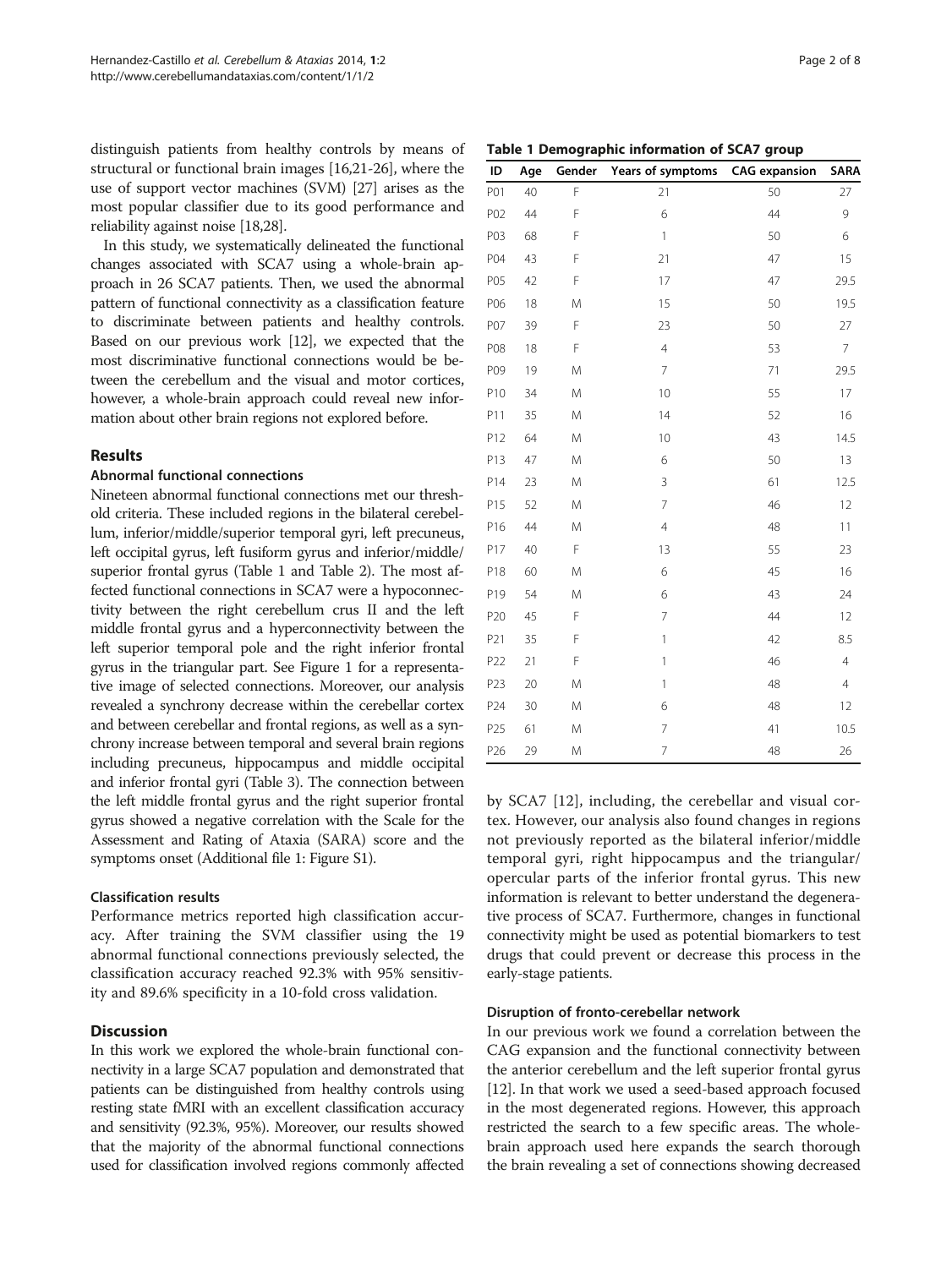| Automated anatomical labeling brain regions | P-value                                 | Abnormality |          |
|---------------------------------------------|-----------------------------------------|-------------|----------|
| Right cerebellum crus II                    | Left Middle Frontal Gyrus               | 0.00005     | Decrease |
| Left superior temporal pole                 | Right Inferior Triangular Frontal Gyrus | 0.00005     | Increase |
| Right cerebellum 10                         | Right Cerebellum 3                      | 0.00011     | Decrease |
| Left cerebellum 9                           | Left Fusiform Gyrus                     | 0.00016     | Increase |
| Left inferior temporal gyrus                | Left Precuneus                          | 0.00023     | Increase |
| Right cerebellum crus II                    | Left Inferior Triangular Frontal Gyrus  | 0.00027     | Decrease |
| Left middle temporal pole                   | Right Hippocampus                       | 0.00034     | Increase |
| Right middle temporal gyrus                 | Right Middle Occipital Gyrus            | 0.00034     | Increase |
| Left cerebellum crus II                     | Left Middle Frontal Gyrus               | 0.00048     | Decrease |
| Left cerebellum 9                           | Left Inferior Occipital Gyrus           | 0.00048     | Increase |
| Left middle frontal gyrus                   | Right Superior Frontal Gyrus            | 0.00050     | Increase |
| Left cerebellum 9                           | Right Superior Frontal Gyrus            | 0.00053     | Decrease |
| Vermis 3                                    | Right Cerebellum 10                     | 0.00055     | Decrease |
| Right inferior temporal gyrus               | Left Precuneus                          | 0.00060     | Increase |
| Left superior temporal pole                 | Right inferior Opercular Frontal Gyrus  | 0.00062     | Increase |
| Right cerebellum 7                          | Left Middle Frontal Gyrus               | 0.00065     | Decrease |
| Left cerebellum 7                           | Left Inferior Occipital Gyrus           | 0.00069     | Increase |
| Left cuneus                                 | Left Inferior Frontal Gyrus             | 0.00069     | Decrease |
| Left cerebellum 9                           | Right Medial Superior Frontal Gyrus     | 0.00094     | Decrease |

<span id="page-2-0"></span>Table 2 Functional connections showing abnormal connectivity pattern in SCA7

synchrony between the cerebellum and the frontal cortex. It is well known that frontal regions are involved in motor control and planning [\[29-31\]](#page-6-0) which also play an important role in the integration of sensory and mnemonic information, as well as regulation of intellectual function and action [\[32,33](#page-6-0)]. Particularly, reduction in the metabolism of inferior/middle frontal gyri has been associated with loss of speech production, resulting in dyspraxia and dysarthria [[34](#page-6-0)]. Additionally, these regions were also reported to be related to readiness and showed activity increase before the execution of self-initiated motor acts [\[35\]](#page-6-0). The widespread synchronicity decrease observed between the cerebellum and the frontal cortex suggests a communication disruption within the fronto-cerebellar network. Future studies should explore if the disruption of this connectivity contributes to the motor and cognitive impairments observed in these patients.

# Increase in synchrony in temporal lobes

Hyperconnectivity was found in temporal regions including inferior/middle/superior gyri. Several studies have indicated the involvement of inferior temporal cortices and precuneus in object and spatial vision [\[36,37\]](#page-6-0) whose abnormal functioning could produce specific disruptions in visually guided movements [\[38\]](#page-6-0). Moreover, the hippocampus and prefrontal regions also have been related with visual working memory [[39\]](#page-6-0). Besides, these areas are also involved in language processes such as

comprehension of complex semantics and encoding of concrete words [[40-42\]](#page-6-0). Given previous reports that an increase in functional connectivity may allow structurally damaged brain regions to remain functional [\[43-45\]](#page-6-0), the enhanced connectivity involving the multi-sensory integration regions observed in this study may reflect a compensating effort for the visual loss and/or speech deficits associated with SCA7 [[46](#page-6-0)].

# Classification of functional connectivity

Multivariate classification of functional connectivity is gaining popularity due to good outcomes in discriminating between patients and healthy volunteers [\[21-26\]](#page-6-0). In this exploratory analysis we parcellated the brain by using the Automated Anatomical Labeling atlas (AAL) [\[47\]](#page-6-0), dividing it into 116 regions based in the brain cytoarchitecture. This allowed us to retrieve the regional functional connectivity across the whole-brain. A possible issue resulting from this parcellation could be the size differences across regions. However, given the exploratory nature of this analysis, the good classification accuracy that we obtained, and the great acceptance of this atlas we believe that its use was appropriate. A different parcellation using isometric regions would mix signals from different anatomical regions, and would also increase the number of regions and therefore the noise/signal ratio. In the same way, several techniques have been proposed for the feature selection stage [\[48\]](#page-6-0). Our choice was simple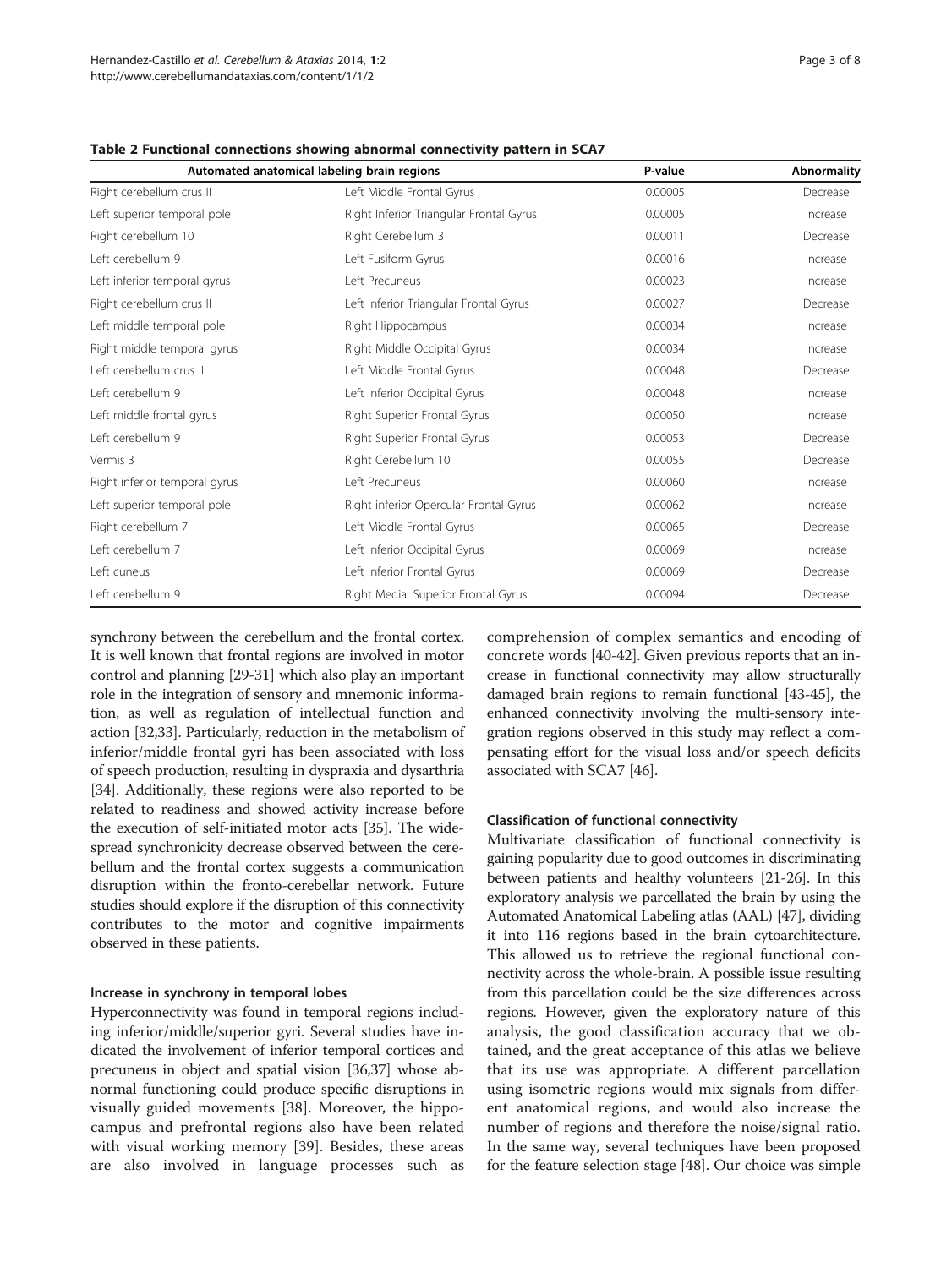<span id="page-3-0"></span>

but reported good classification levels (92.3% accuracy and 95% sensitivity), demonstrating that the connections selected were highly discriminating of this disease. Future work to classify between different types of spinocerebellar ataxia would require a finer parcellation and comprehensive feature selection.

# Limitations

In this work we used a univariate approach as a feature selection method to select a small number of high discriminative abnormal connections across the patient's brain. The selected subset of connections reached high classification accuracy between patients and healthy controls, proving their high discriminative power. However, this approach is limited by its own nature, comparing voxel by voxel. Different alternatives try to address this problem using multivariate approaches as principal component analysis and Independent component Analysis among others. These multivariate methods convert multidimensional vectors into statistically independent components, assuming that the number of component representing the data are less than the original dimensionality reducing the data space by discarding the components with high variance [\[48,49\]](#page-6-0). However, and due to

this study design and the well-defined structural degeneration in SCA7 we choose to use the univariate approach. Another limitation is the lack of significant correlation with behavioral scores. Only one connection showed a significant correlation between the functional connectivity and SARA and symptoms onset. There were no significant correlations between these variables and other connections, but there were trends. This outcome can be associated to several variables, for an instance, changes in connectivity appears early in the disease progression and are followed by structural degeneration in a slow fashion [[50,51](#page-6-0)], these difference in the velocity of the progressive degeneration could affect the correlation between variables. Taking into account that SARA score measures the motor impairments as a result of cerebellar dysfunction, and these changes develop slowly compared with the connectivity changes, the absence of a good correlation between those variables is not surprising. Something similar could have happened with the CAG expansion and the symptoms onset. In future work we will address those issues by analyzing longitudinal data of the same group of patients and by using multivariate approaches as well as behavioral/clinical data, in order to better describe changes of functional connectivity over time.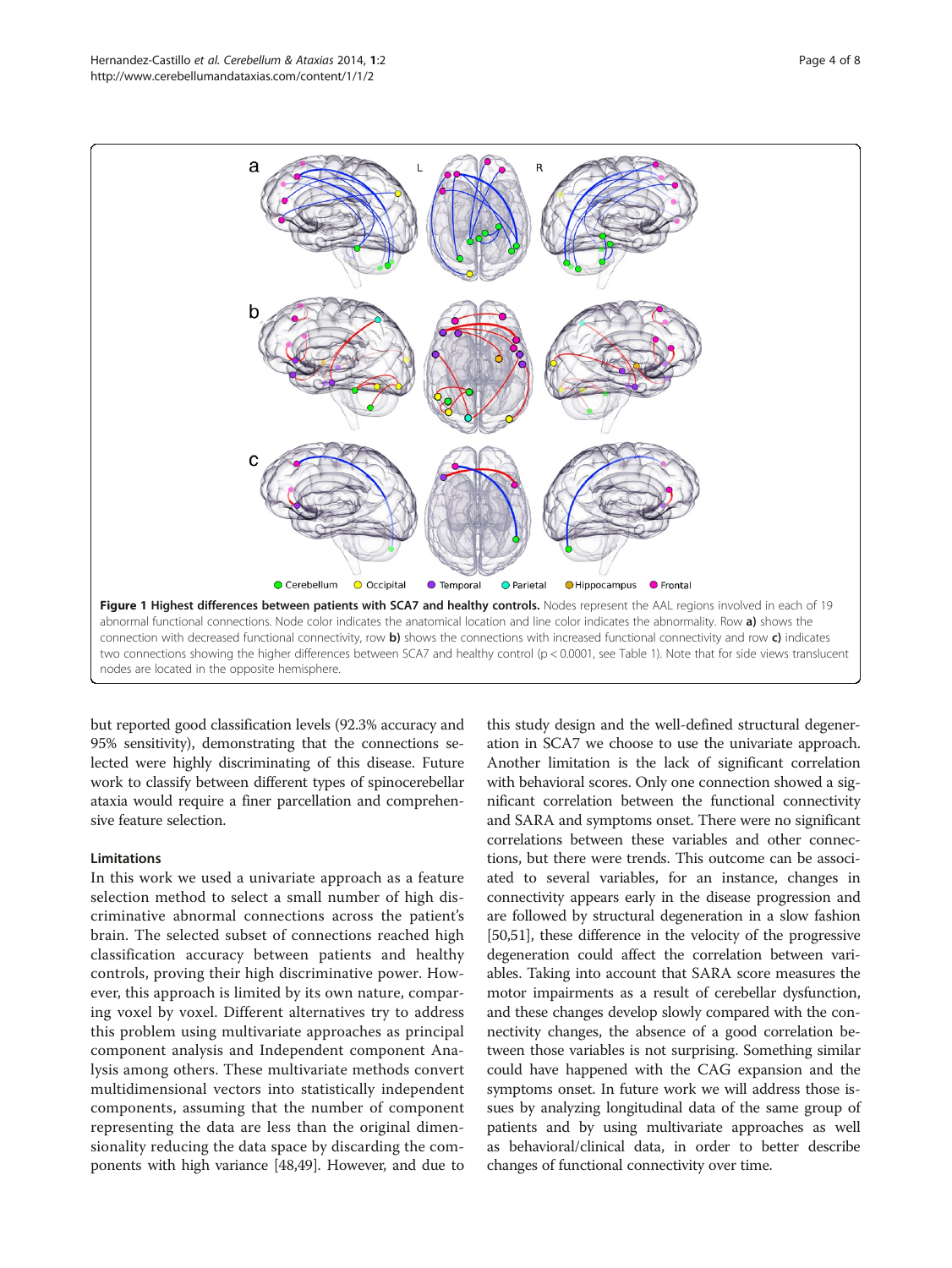|                               | Automated anatomical labeling anatomical regions | Abnormality     |
|-------------------------------|--------------------------------------------------|-----------------|
| Vermis 3                      | <b>Right Cerebellum 10</b>                       | Decrease        |
| Right cerebellum 10           | <b>Right Cerebellum 3</b>                        | <b>Decrease</b> |
| Left cerebellum 9             | Left Fusiform Gyrus                              | Increase        |
| Left cerebellum 9             | Left Inferior Occipital Gyrus                    | Increase        |
| Left cerebellum 7             | Left Inferior Occipital Gyrus                    | Increase        |
| Right cerebellum 7            | Left Middle Frontal Gyrus                        | <b>Decrease</b> |
| Right cerebellum crus II      | Left Inferior Triangular Frontal Gyrus           | <b>Decrease</b> |
| Right cerebellum crus II      | Left Middle Frontal Gyrus                        | <b>Decrease</b> |
| Left cerebellum crus II       | Left Middle Frontal Gyrus                        | <b>Decrease</b> |
| Left cerebellum 9             | <b>Right Medial Superior Frontal Gyrus</b>       | <b>Decrease</b> |
| Left cerebellum 9             | <b>Right Superior Frontal Gyrus</b>              | <b>Decrease</b> |
| Right inferior temporal gyrus | Left Precuneus                                   | Increase        |
| Left inferior temporal gyrus  | Left Precuneus                                   | Increase        |
| Left middle temporal pole     | Right Hippocampus                                | Increase        |
| Right middle temporal gyrus   | Right Middle Occipital Gyrus                     | Increase        |
| Left superior temporal pole   | Right Inferior Triangular Frontal Gyrus          | Increase        |
| Left superior temporal pole   | Right inferior Opercular Frontal Gyrus           | Increase        |
| Left inferior frontal gyrus   | <b>Left Cuneus</b>                               | <b>Decrease</b> |
| Left middle frontal gyrus     | Right Superior Frontal Gyrus                     | Increase        |

<span id="page-4-0"></span>Table 3 SCA7 abnormal functional connections sorted by anatomical regions

Bold rows indicate decreased connectivity.

# Conclusion

The use of functional connectivity measurements is a powerful tool that helps in the discrimination of neurodegenerative diseases. In this work, we demonstrated that by using whole-brain functional connectivity to classify SCA7 patients and healthy controls, a 92.3% precision accuracy was reached. At the same time our results indicate that SCA7 patients are losing synchrony within the cerebellum and between the cerebellum and different cerebral regions, like the frontal cortices. Besides, the increasing synchrony of the multi-sensory integration regions might reflect a compensatory mechanism against neurodegeneration in motor and visual systems. This outcome provides novel and relevant information about the functional changes underlying the degenerative process of SCA7 and can be helpful to better understand this rare disease. More research comparing the functional connectivity between different types of spinocerebellar ataxias will help to understand the neurodegenerative idiosyncrasies of each particular type.

# Methods

# Subjects

Twenty six patients with a molecular diagnosis of spinocerebellar ataxia type 7 [\[52\]](#page-6-0) participated in this study (11 female, mean age 39.4, complete information for each patient is provided in Table [1\)](#page-1-0). The control group consisted of 26 age- and gender-matched normal controls in absence of any neurological diseases or psychiatric disorders. Motor impairment of patients was tested using the Scale for the Assessment and Rating of Ataxia (SARA) [[53\]](#page-6-0). All procedures were conducted in accordance with the international standards laid down in the 1964 Declaration of Helsinki carried out by the Institutional Committees on human experimentation. All participants gave written, informed consent before entering the study.

### Image acquisition

Images were acquired at the Instituto Nacional de Psiquiatria "Ramon de la Fuente Muñiz" using a 3.0 T Achieva MRI scanner (Phillips Medical Systems, Eindhoven, Holland). The anatomical acquisition consisted of a 3D T1 Fast Field-Echo sequence, with  $TR/TE = 8/3.7$  ms, FOV  $256 \times 256$  mm and an acquisition and reconstruction matrix of  $256 \times 256$ , resulting in an isometric resolution of  $1 \times 1 \times 1$  mm. Resting state fMRI images were collected using Echo Planar Imaging (EPI) single shot sequence with  $TR = 2000$  ms,  $TE = 35$  ms, and 120 whole-brain volumes with 34 slices. Final isometric resolution of rsfMRI images was  $3 \times 3 \times 4$  mm without gaps. During functional MRI acquisition, subjects in all groups were instructed to keep their eyes closed, to think about nothing in particular, and to stay awake. Five dummy scans were performed at the beginning of each functional acquisition to allow magnetization to reach a steady state.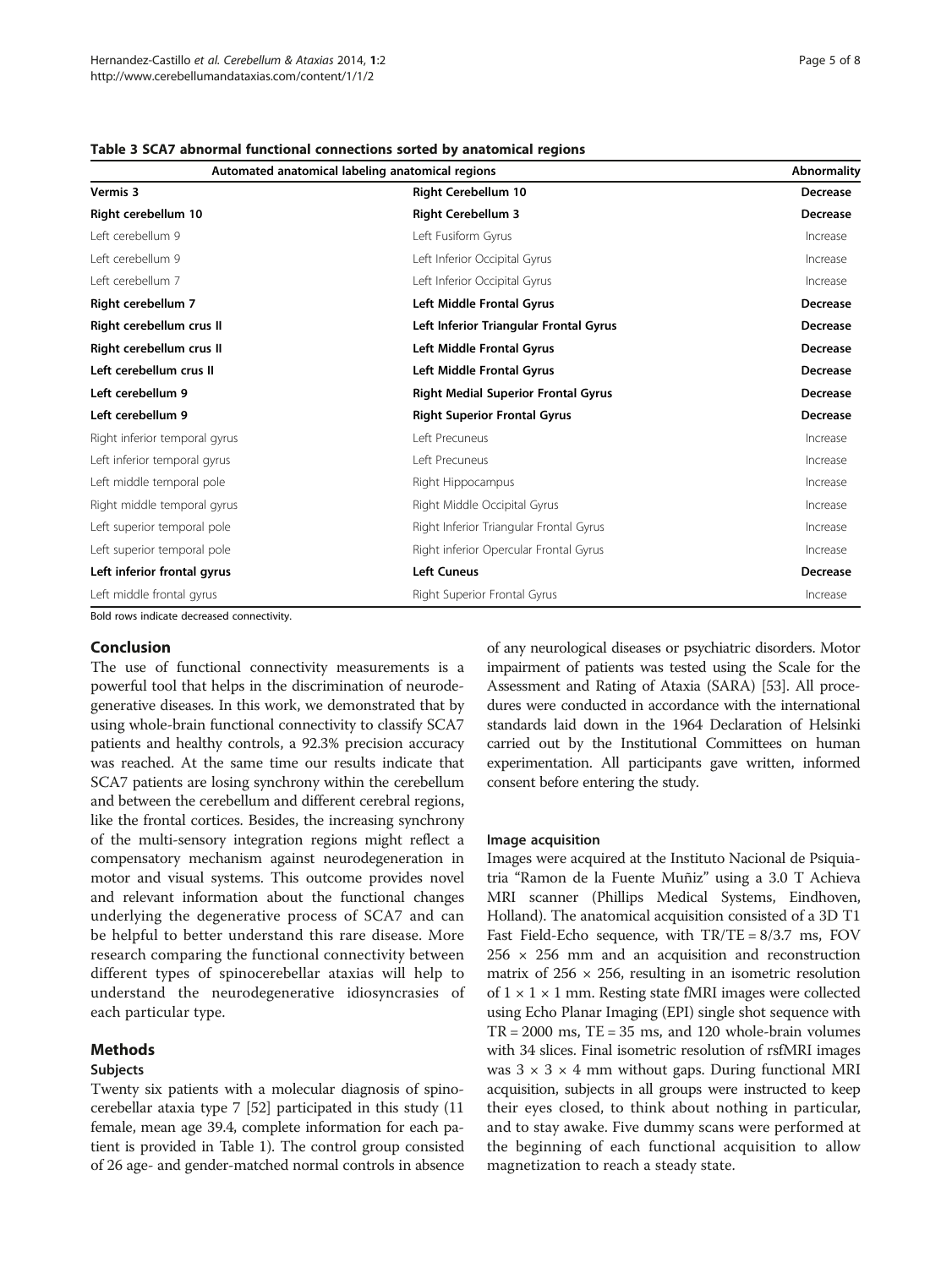# <span id="page-5-0"></span>Resting state fMRI preprocessing

RsfMRI preprocessing included brain extraction, time shifting, motion correction, spatial smoothing (6 mm full width at half maximum Gaussian kernel), linear trend removal and temporal filtering (band pass 0.01-0.08 Hz) using FSL (FMRIB, Oxford University, UK). Nuisance sources of variance including white matter, CSF, and global mean signal were removed using regression [\[54\]](#page-6-0). Moreover, to further control motion artifacts, volumes with a threshold of signal change < 0.5% and a frame-wise displacement < 0.5 mm was discarded [\[55](#page-6-0)]. After rigid alignment of rsfMRI images to its structural image for each subject, spatial normalization of rsfMRI images to MNI template was achieved using the transformation field acquired during the structural image registration step [\[56-](#page-6-0)[58](#page-7-0)]. Automated Anatomical Labeling atlas (AAL) [\[47\]](#page-6-0) was used to parcellate the whole brain into 116 regions (45 bilateral cortical regions, 9 bilateral cerebellar regions and 8 vermis regions).

## Whole-brain functional connectivity analysis

Using MATLAB R212b (The Mathworks, Inc.), the mean time course of each AAL-defined region was obtained and Pearson's correlation coefficient was calculated between all pairs of regions over the entire brain. A regional functional connectivity matrix was obtained  $(116 \times 116$  symmetric matrix) independently for SCA7 patients and healthy controls. Two-tailed two-group t-tests were performed for all pair-wise functional connections between SCA7 group and normal controls to detect whole-brain abnormal functional connections. Is well known that reducing the number of classification features accelerates computation and diminishes noise [[24,48](#page-6-0)[,59\]](#page-7-0). To this end, we remove the 116 diagonal values and only selected connections with a p value < 0.001 uncorrected in the lower triangular part of the symmetric matrix. In this step the multiple comparison correction is not required because this is just a feature selection method for the classification step [\[18\]](#page-6-0). Finally, we used each connection functional connectivity values and the behavioral data (CAG expansion, symptoms onset and SARA) to calculate the correlation between those variables.

# Support vector machine classification

In order to discriminate between SCA7 group and healthy controls we used the abnormal functional connections to feed the SVM classifier (linear kernel and sequential minimal optimization). In order to test the performance of this approach we used a cross-validation technique, in which, the data is split in k-folds to test k times the classifier using different instances to train and test. Classification accuracy, sensitivity (percentage of patients correctly classified) and specificity (percentage of controls correctly classified) were calculated based on a 10 fold crossvalidation [[48](#page-6-0)].

# Additional file

[Additional file 1: Figure S1.](http://www.biomedcentral.com/content/supplementary/2053-8871-1-2-S1.pdf) Significant correlations between functional connectivity and behavioral scores in the connections of left middle frontal gyrus and the right superior frontal gyrus.

#### **Abbreviations**

SCA7: Spinocerebellar Ataxia type 7; ADCA: Autosomal Dominant Cerebellar Ataxia; CAG: Cytosine-adenine-guanine; rsfMRI: Resting state functional MRI; SVM: Support Vector Machines; EPI: Echo Planar Imaging; AAL: Automated Anatomical Labeling; MNI: Montreal Neurological Institute; SARA: Scale for the Assessment and Rating of Ataxia.

#### Competing interests

The authors declare that they have no competing interests.

#### Authors' contributions

CRHC participated in the design of the study, performed the data analysis and wrote the manuscript; VG participated in the coordination and the study and applied the behavioral test to patients; CMV participated in the design and coordination of the study; JFR participated in the design and coordination of the study and helped draft the manuscript. All authors read and approved the final manuscript.

#### Acknowledgements

We thank the patients and their families as well as control volunteers for their participation. This research was supported by the program UNAM-DGAPA-PAPIIT IN221413-3 to JFR.

#### Author details

<sup>1</sup>Departamento de Fisiología, Facultad de Medicina, Universidad Nacional Autonoma de Mexico, Distrito Federal C P. 04510, Mexico. <sup>2</sup>Posgrado en Neuroetologia, Universidad Veracruzana, Xalapa, Mexico. <sup>3</sup>Instituto de Investigaciones Cerebrales, Universidad Veracruzana, Xalapa, Mexico. 4 Facultad de Psicologia, Universidad Veracruzana, Xalapa, Mexico.

#### Received: 11 December 2013 Accepted: 3 February 2014 Published: 16 June 2014

#### References

- 1. Garden GA, La Spada AR: Molecular pathogenesis and cellular pathology of spinocerebellar ataxia type 7 neurodegeneration. Cerebellum 2008, 7:138–149.
- 2. Hugosson T, Granse L, Ponjavic V, Andreasson S: Macular dysfunction and morphology in spinocerebellar ataxia type 7 (SCA 7). Ophthalmic Genet 2009, 30:1–6.
- 3. Miller RC, Tewari A, Miller JA, Garbern J, Van Stavern GP: Neuro-ophthalmologic features of spinocerebellar ataxia type 7. J Neuroophthalmol 2009, 29:180–186.
- 4. Paulson HL: The spinocerebellar ataxias. J Neuroophthalmol 2009, 29:227-237.
- 5. Michalik A, Martin JJ, Van Broeckhoven C: Spinocerebellar ataxia type 7 associated with pigmentary retinal dystrophy. Eur J Hum Genet 2004, 12:2–15.
- 6. Masciullo M, Modoni A, Pomponi MG, Tartaglione T, Falsini B, Tonali P, Silvestri G: Evidence of white matter involvement in SCA 7. J Neurol 2007, 254:536–538.
- 7. Enevoldson TP, Sanders MD, Harding AE: Autosomal dominant cerebellar ataxia with pigmentary macular dystrophy. A clinical and genetic study of eight families. Brain 1994, 117(Pt 3):445–460.
- Gouw LG, Digre KB, Harris CP, Haines JH, Ptacek LJ: Autosomal dominant cerebellar ataxia with retinal degeneration: clinical, neuropathologic, and genetic analysis of a large kindred. Neurology 1994, 44:1441–1447.
- 9. Dohlinger S, Hauser TK, Borkert J, Luft AR, Schulz JB: Magnetic resonance imaging in spinocerebellar ataxias. Cerebellum 2008, 7:204–214.
- 10. Bang OY, Lee PH, Kim SY, Kim HJ, Huh K: Pontine atrophy precedes cerebellar degeneration in spinocerebellar ataxia 7: MRI-based volumetric analysis. J Neurol Neurosurg Psychiatry 2004, 75:1452–1456.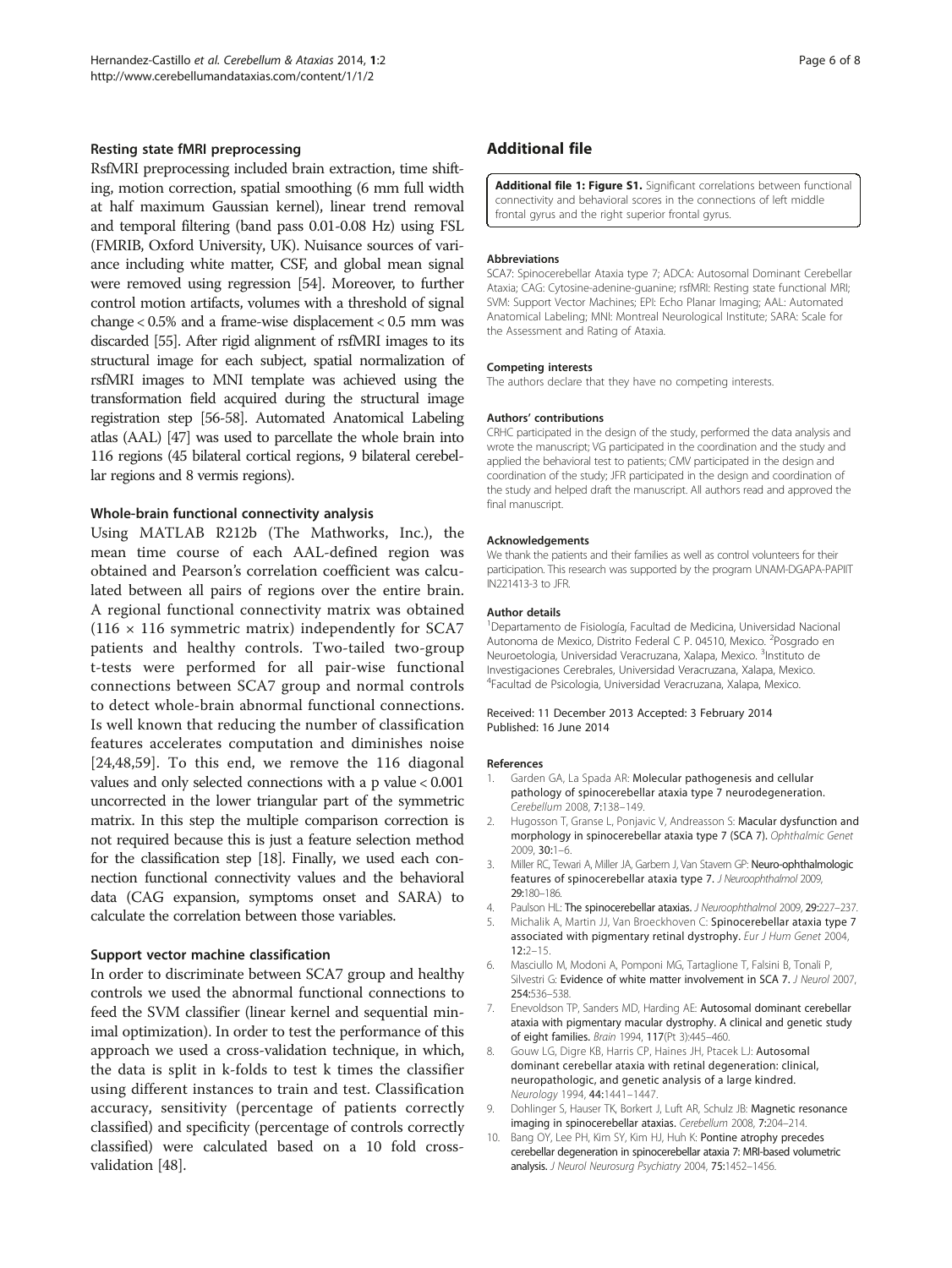- <span id="page-6-0"></span>11. Alcauter S, Barrios FA, Diaz R, Fernandez-Ruiz J: Gray and white matter alterations in spinocerebellar ataxia type 7: an in vivo DTI and VBM study. NeuroImage 2011, 55:1-7.
- 12. Hernandez-Castillo CR, Alcauter S, Galvez V, Barrios FA, Yescas P, Ochoa A, Garcia L, Diaz R, Gao W, Fernandez-Ruiz J: Disruption of visual and motor connectivity in spinocerebellar ataxia type 7. Mov Disord 2013, 28:1708–1716.
- 13. Biswal B, Yetkin FZ, Haughton VM, Hyde JS: Functional connectivity in the motor cortex of resting human brain using echo-planar MRI. Magn Reson Med 1995, 34:537–541.
- 14. Greicius M: Resting-state functional connectivity in neuropsychiatric disorders. Curr Opin Neurol 2008, 21:424–430.
- 15. Buckner RL: Human functional connectivity: new tools, unresolved questions. Proc Natl Acad Sci U S A 2010, 107:10769–10770.
- 16. Craddock RC, Holtzheimer PE 3rd, Hu XP, Mayberg HS: Disease state prediction from resting state functional connectivity. Magn Reson Med 2009, 62:1619–1628.
- 17. Veer IM, Beckmann CF, van Tol MJ, Ferrarini L, Milles J, Veltman DJ, Aleman A, van Buchem MA, van der Wee NJ, Rombouts SA: Whole brain resting-state analysis reveals decreased functional connectivity in major depression. Front Syst Neurosci 2010, 4:41. doi 10.3389/fnsys.2010.00041.
- 18. Zeng LL, Shen H, Liu L, Wang L, Li B, Fang P, Zhou Z, Li Y, Hu D: Identifying major depression using whole-brain functional connectivity: a multivariate pattern analysis. Brain 2012, 135:1498–1507.
- Jie B, Zhang D, Gao W, Wang Q, Wee CY, Shen D: Integration of network topological and connectivity properties for neuroimaging classification. IEEE Trans Biomed Eng 2014, 61:576-589.
- 20. Nielsen JA, Zielinski BA, Fletcher PT, Alexander AL, Lange N, Bigler ED, Lainhart JE, Anderson JS: Multisite functional connectivity MRI classification of autism: ABIDE results. Front Hum Neurosci 2013, 7:599.
- 21. Kloppel S, Stonnington CM, Chu C, Draganski B, Scahill RI, Rohrer JD, Fox NC, Jack CR Jr, Ashburner J, Frackowiak RS: Automatic classification of MR scans in Alzheimer's disease. Brain 2008, 131:681–689.
- 22. Desikan RS, Cabral HJ, Hess CP, Dillon WP, Glastonbury CM, Weiner MW, Schmansky NJ, Greve DN, Salat DH, Buckner RL, Fischl B: Alzheimer's Disease Neuroimaging I: Automated MRI measures identify individuals with mild cognitive impairment and Alzheimer's disease. Brain 2009, 132:2048–2057. doi 10.1093/brain/awp123.
- 23. Ardekani BA, Tabesh A, Sevy S, Robinson DG, Bilder RM, Szeszko PR: Diffusion tensor imaging reliably differentiates patients with schizophrenia from healthy volunteers. Hum Brain Mapp 2011, 32:1-9.
- 24. Shen H, Wang L, Liu Y, Hu D: Discriminative analysis of resting-state functional connectivity patterns of schizophrenia using low dimensional embedding of fMRI. NeuroImage 2010, 49:3110-3121.
- 25. Tang Y, Cao F, Wang L, Tan L: [Multivoxel pattern analysis of schizophrenia by resting-state functional magnetic resonance imaging]. Zhong nan da xue xue bao Yi xue ban 2013, 38:26-30.
- 26. Liu F, Guo W, Fouche JP, Wang Y, Wang W, Ding J, Zeng L, Qiu C, Gong Q, Zhang W, Chen H: Multivariate classification of social anxiety disorder using whole brain functional connectivity. Brain Struct Funct 2013, 1-15.
- 27. Vapnik VN: An overview of statistical learning theory. IEEE Trans Neural Netw 1999, 10:988–999.
- 28. Meier TB, Desphande AS, Vergun S, Nair VA, Song J, Biswal BB, Meyerand ME, Birn RM, Prabhakaran V: Support vector machine classification and characterization of age-related reorganization of functional brain networks. NeuroImage 2012, 60:601-613.
- 29. Garavan H, Ross TJ, Stein EA: Right hemispheric dominance of inhibitory control: an event-related functional MRI study. Proc Natl Acad Sci U S A 1999, 96:8301–8306.
- 30. Konishi S, Nakajima K, Uchida I, Kikyo H, Kameyama M, Miyashita Y: Common inhibitory mechanism in human inferior prefrontal cortex revealed by event-related functional MRI. Brain 1999, 122(Pt 5):981–991.
- 31. Miller EK, Cohen JD: An integrative theory of prefrontal cortex function. Annu Rev Neurosci 2001, 24:167–202.
- 32. Aron AR, Fletcher PC, Bullmore ET, Sahakian BJ, Robbins TW: Stop-signal inhibition disrupted by damage to right inferior frontal gyrus in humans. Nat Neurosci 2003, 6:115–116.
- 33. MacDonald AW 3rd, Cohen JD, Stenger VA, Carter CS: Dissociating the role of the dorsolateral prefrontal and anterior cingulate cortex in cognitive control. Science 2000, 288:1835–1838.
- 34. Tyrrell PJ, Kartsounis LD, Frackowiak RS, Findley LJ, Rossor MN: Progressive loss of speech output and orofacial dyspraxia associated with frontal lobe hypometabolism. J Neurol Neurosurg Psychiatry 1991, 54:351-357.
- 35. Pedersen JR, Johannsen P, Bak CK, Kofoed B, Saermark K, Gjedde A: Origin of human motor readiness field linked to left middle frontal gyrus by MEG and PET. NeuroImage 1998, 8:214–220.
- 36. Takayama Y, Sugishita M, Fukuyama H, Akiguchi I: Localization in impaired spatial vision. Clin Neurol Neurosurg 1995, 97:249-252.
- 37. Courtney SM, Ungerleider LG, Keil K, Haxby JV: Object and spatial visual working memory activate separate neural systems in human cortex. Cereb Cortex 1996, 6:39-49.
- 38. Prado J, Clavagnier S, Otzenberger H, Scheiber C, Kennedy H, Perenin MT: Two cortical systems for reaching in central and peripheral vision. Neuron 2005, 48:849–858.
- 39. Ranganath C, Cohen MX, Dam C, D'Esposito M: Inferior temporal, prefrontal, and hippocampal contributions to visual working memory maintenance and associative memory retrieval. J Neurosci 2004, 24:3917–3925.
- 40. Jessen F, Heun R, Erb M, Granath DO, Klose U, Papassotiropoulos A, Grodd W: The concreteness effect: evidence for dual coding and context availability. Brain Lang 2000, 74:103–112.
- Just MA, Newman SD, Keller TA, McEleney A, Carpenter PA: Imagery in sentence comprehension: an fMRI study. NeuroImage 2004, 21:112–124.
- 42. Wallentin M, Ostergaard S, Lund TE, Ostergaard L, Roepstorff A: Concrete spatial language: see what I mean? Brain Lang 2005, 92:221–233.
- 43. Rytsar R, Fornari E, Frackowiak RS, Ghika JA, Knyazeva MG: Inhibition in early Alzheimer's disease: an fMRI-based study of effective connectivity. NeuroImage 2011, 57:1131–1139.
- 44. Qiu A, Tuan TA, Woon PS, Abdul-Rahman MF, Graham S, Sim K: Hippocampalcortical structural connectivity disruptions in schizophrenia: an integrated perspective from hippocampal shape, cortical thickness, and integrity of white matter bundles. NeuroImage 2010, 52:1181-1189.
- 45. Liang P, Wang Z, Yang Y, Jia X, Li K: Functional disconnection and compensation in mild cognitive impairment: evidence from DLPFC connectivity using resting-state fMRI. PloS one 2011, 6:e22153.
- 46. Horton LC, Frosch MP, Vangel MG, Weigel-DiFranco C, Berson EL, Schmahmann JD: Spinocerebellar ataxia type 7: clinical course, phenotype-genotype correlations, and neuropathology. Cerebellum 2013, 12:176–193.
- 47. Tzourio-Mazoyer N, Landeau B, Papathanassiou D, Crivello F, Etard O, Delcroix N, Mazoyer B, Joliot M: Automated anatomical labeling of activations in SPM using a macroscopic anatomical parcellation of the MNI MRI single-subject brain. NeuroImage 2002, 15:273–289.
- 48. Pereira F, Mitchell T, Botvinick M: Machine learning classifiers and fMRI: a tutorial overview. NeuroImage 2009, 45:S199-S209.
- 49. Afshin-Pour B, Grady C, Strother S: Evaluation of spatio-temporal decomposition techniques for group analysis of fMRI resting state data sets. NeuroImage 2014, 87:363–382.
- Seeley WW, Crawford RK, Zhou J, Miller BL, Greicius MD: Neurodegenerative diseases target large-scale human brain networks. Neuron 2009, 62:42–52.
- 51. Zhou J, Gennatas ED, Kramer JH, Miller BL, Seeley WW: Predicting regional neurodegeneration from the healthy brain functional connectome. Neuron 2012, 73:1216–1227.
- 52. Magana JJ, Gomez R, Maldonado-Rodriguez M, Velazquez-Perez L, Tapia-Guerrero YS, Cortes H, Leyva-Garcia N, Hernandez-Hernandez O, Cisneros B: Origin of the spinocerebellar ataxia type 7 gene mutation in mexican population. Cerebellum 2013, 12:902–905.
- Weyer A, Abele M, Schmitz-Hubsch T, Schoch B, Frings M, Timmann D, Klockgether T: Reliability and validity of the scale for the assessment and rating of ataxia: a study in 64 ataxia patients. Mov Disord 2007, 22:1633–1637.
- 54. Fox MD, Corbetta M, Snyder AZ, Vincent JL, Raichle ME: Spontaneous neuronal activity distinguishes human dorsal and ventral attention systems. Proc Natl Acad Sci U S A 2006, 103:10046–10051.
- 55. Power JD, Barnes KA, Snyder AZ, Schlaggar BL, Petersen SE: Spurious but systematic correlations in functional connectivity MRI networks arise from subject motion. NeuroImage 2012, 59:2142-2154.
- 56. Jenkinson M, Smith S: A global optimisation method for robust affine registration of brain images. Med Image Anal 2001, 5:143–156.